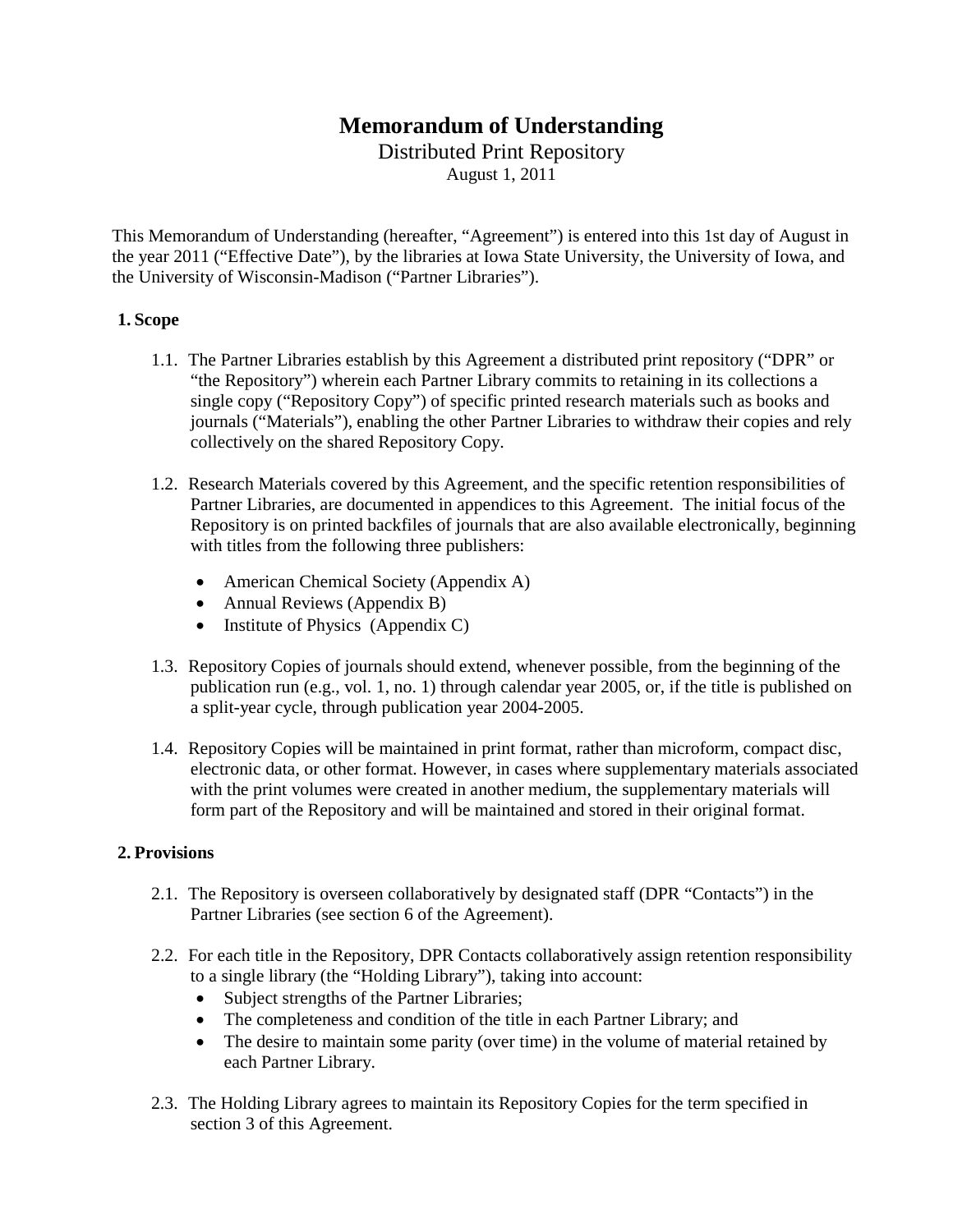- 2.4. Repository Copies are considered to be part of the Holding Library's working research collection, and are subject to the Holding Library's policies regarding access and use. Repository Copies may be housed in open or closed stacks, may circulate to some or all members of the Holding Library's clientele, and may be eligible for interlibrary loan (including to non-Partner Libraries). However, regardless of the policies governing all other uses of this material, Partner Libraries have the right to:
	- 2.4.1. Obtain from the Holding Library, free of charge, digitized articles/excerpts from Repository Copies—handled, whenever possible, by the Holding Library's existing interlibrary loan service; and
	- 2.4.2. Borrow from the Holding Library, in their original format, Repository Copies for shortterm use at the Partner Library, in those cases when digital copies are insufficient or infeasible. Some restrictions (such as in-house use) may apply, as determined by the Holding Library. Again, whenever possible, this access will be provided via the Holding Library's existing interlibrary loan service.
- 2.5. For any given title, Partner Libraries may choose to transfer volumes among themselves to create a complete journal run in a single Holding Library.
	- 2.5.1. If volumes are transferred from a Partner Library to a Holding Library, the latter's local catalog holdings should be revised and volumes should be re-marked as needed, to minimize confusion.
	- 2.5.2. The previous paragraph (2.5.1) notwithstanding, volumes transferred in this manner are considered permanent loans between Partner Libraries, as opposed to transfers of ownership.
- 2.6. The Holding Library agrees to store Repository Copies in the best environmental and physical conditions it can reasonably offer.
- 2.7. The Holding Library determines the need for ongoing repair and conservation of the items constituting any Repository Copy, based on its own collection management and preservation objectives.
- 2.8. The Holding Library will document its retention responsibility for any given title in a manner that is clear, consistent, and readily available to staff involved in collection management.
- 2.9. If the Holding Library wishes to withdraw some or all of a Repository Copy prior to the conclusion of the Term of this Agreement, it will do so only with the approval of all Partner Libraries.
- 2.10. The Holding Library will apprise Partner Libraries as quickly as possible if a Repository Copy undergoes significant damage or loss.
- 2.11. The Holding Library is responsible for all of the costs and expenses associated with maintaining and providing access to Repository Copies housed in its local collections.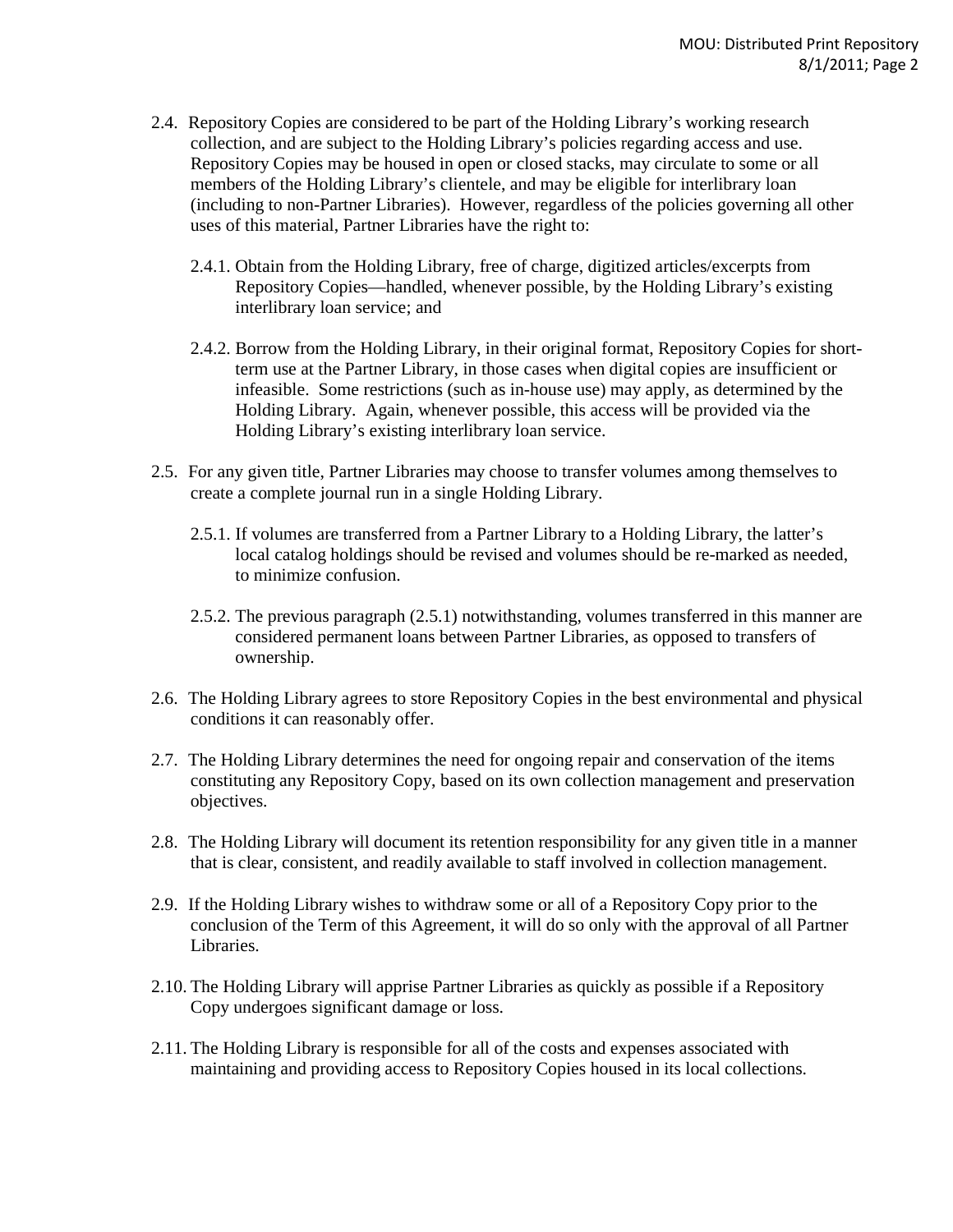### **3. Term**

- 3.1. The initial term ("Initial Term") for which this Agreement will be in effect is twenty-five (25) years, commencing on the Effective Date of this Agreement and concluding on August 1, 2036.
- 3.2. A formal review of this Agreement and the Distributed Print Repository shall be conducted near the midpoint of the Initial Term, by February 1, 2024.
- 3.3. Following the Initial Term, this Agreement shall be eligible for renewal ("Renewal Term") in five-year increments. For the purposes of this Agreement, "Term" shall be deemed to include the Initial Term and any Renewal Term(s).

### **4. Amendment**

- 4.1. This Agreement may be amended in whole or in part at any time by mutual agreement of the directors at the Partner Libraries ("Signatories;" see section 7 of the Agreement).
- **5. Termination:** This Agreement is subject to termination as provided below.
	- 5.1. Termination by mutual consent. This Agreement may be terminated at any time upon the mutual consent of the Partner Libraries.
	- 5.2. Notice of termination. Notice of termination of this Agreement, by any Partner Library, shall be made in writing to the Signatories of this Agreement or their designated proxies.
	- 5.3. Effect of termination. If a Partner Library terminates its participation in the Repository program, it will exercise, on a title-by-title basis, one of the following two options to ensure that the remaining Partner Libraries have ongoing access to all Repository Copies:
		- 5.3.1. Either the terminating Partner Library will retain a Repository Copy in its local collections, and continue to provide the level of shared access described in section 2.4 of this Agreement; or
		- 5.3.2. The terminating Partner Library will arrange for a Repository Copy to be transferred to one of the remaining Partner Libraries.

### **6. Contacts**

#### *Iowa State University*

David Gregory Associate Dean for Research & Access University Library

Karen Lawson Associate Dean for Collections & Technical Services University Library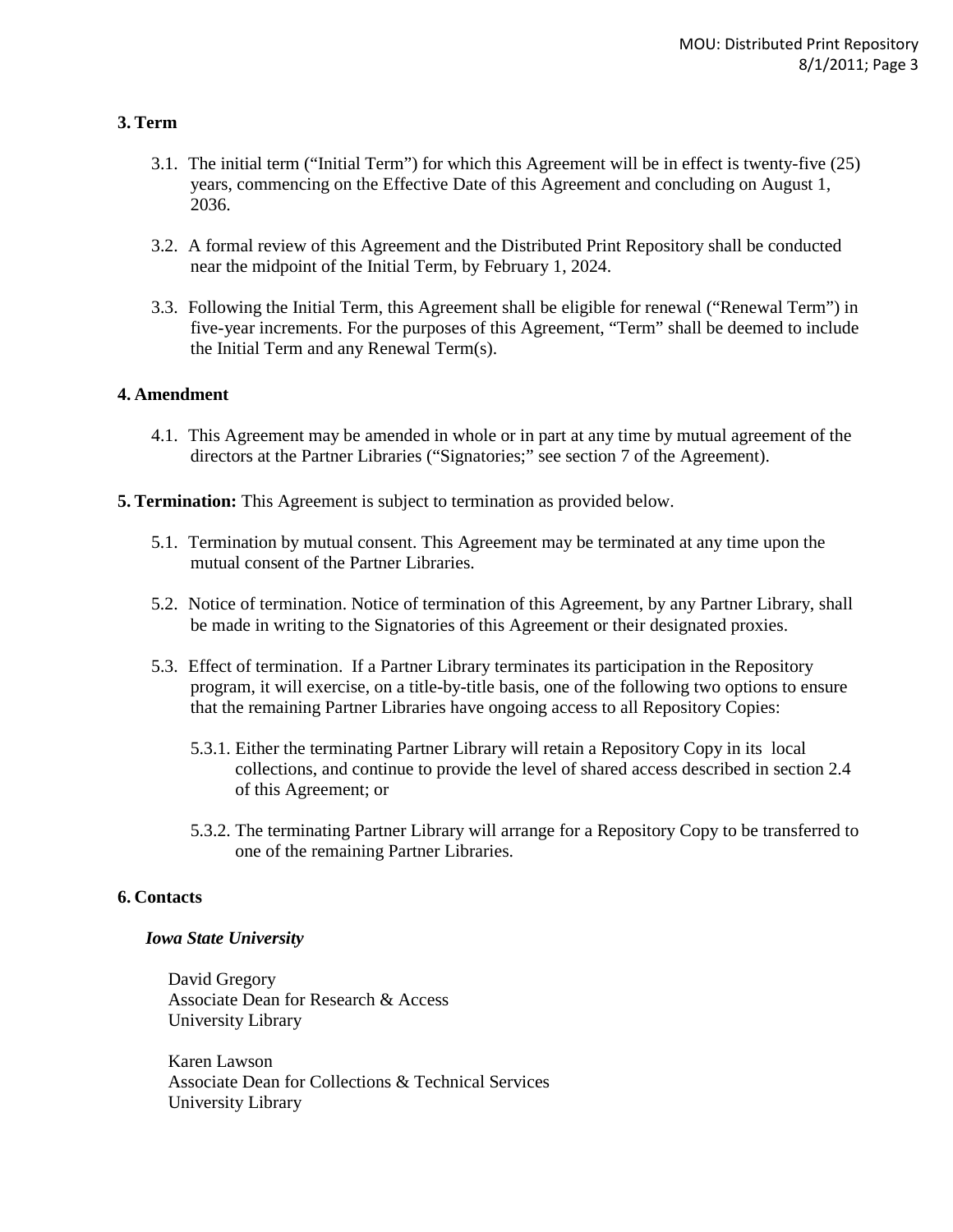#### *University of Iowa*

Nancy E. Kraft Preservation Librarian University Libraries

Edward Shreeves Associate University Librarian & Director, Collections & Scholarly Communication University Libraries

#### *University of Wisconsin-Madison*

Mary Rader Interim Director, Collection Development General Library System

Andrea Rolich Preservation Librarian General Library System

#### **7. Signatories**

#### *Iowa State University*

Olivia M. A. Madison \_\_\_\_\_\_\_\_\_\_\_\_\_\_\_\_\_\_\_\_\_ \_\_\_\_\_\_\_\_\_\_\_\_ Dean of the Library (*Signature*) (*Date*)

*University of Iowa*

University Librarian (*Signature*) (*Date*)

Nancy L. Baker  $\int \frac{d^2x}{dx^2}$   $\frac{d^2x}{dx^2}$   $\frac{8/3/11}{x^2}$ 

Deborah Zumbach  $\frac{20}{2}$ Senior Associate Director, Business Services (*Signature*) (*Date*)

08/15/11

*University of Wisconsin-Madison*

& Director of Purchasing

Kenneth L. Frazier Director, General Library System (*Signature*) (*Date*)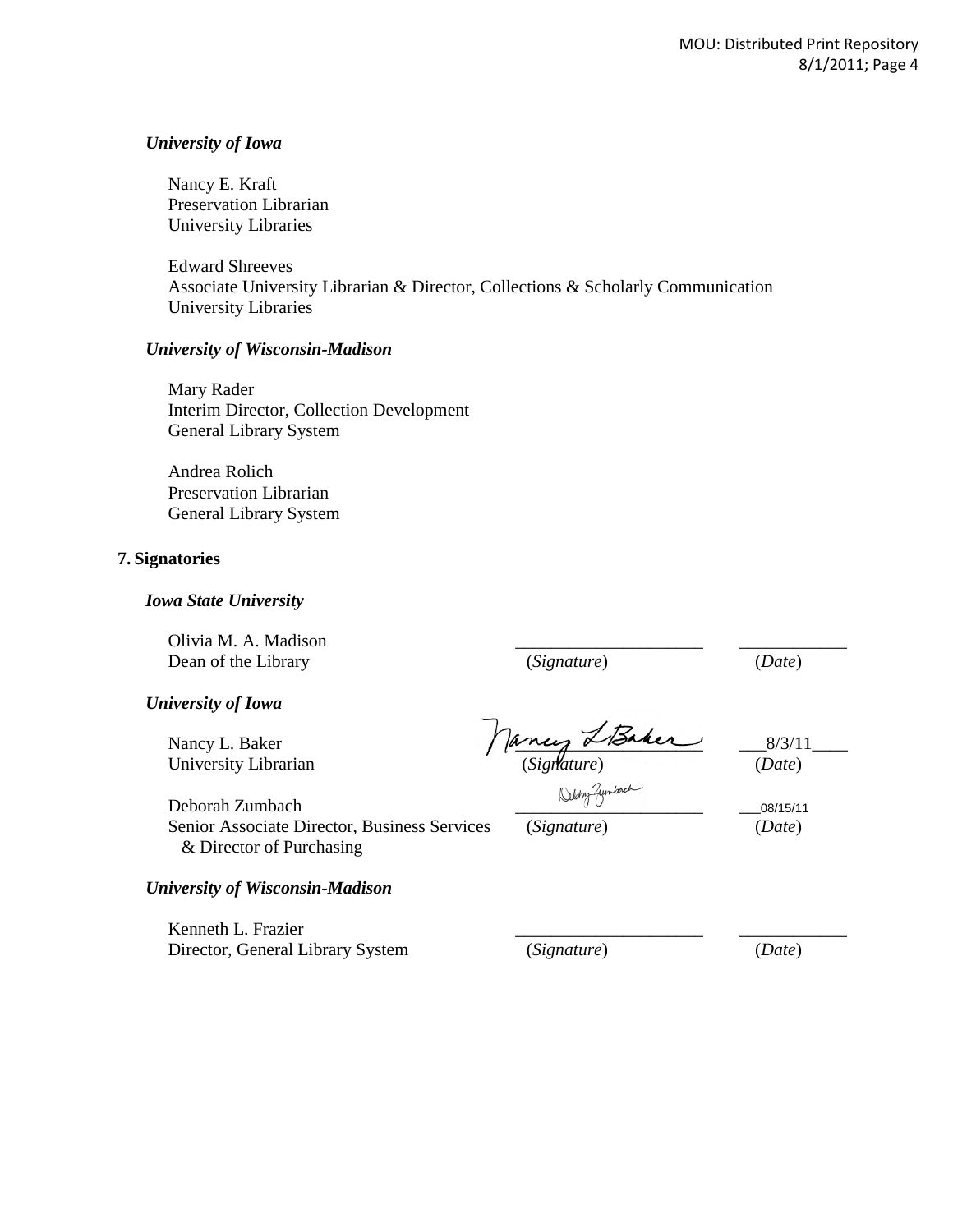# **APPENDIX A: Journals in the American Chemical Society (ACS) backfile**

# **Project finalized:** August 1, 2011

**Detailed project records maintained by:** Iowa State University Library

This agreement covers the backfiles of the following journals published by the American Chemical Society (ACS), electronic versions of which are preserved in Portico. The list is arranged alphabetically by journal title. If the title has changed, earlier titles are shaded and precede the final version of the title, with a note ("Continued by," etc.). See detailed project records for the specific years/volumes covered by this agreement.

|             |                                                          |                             | <b>Retention Responsibility</b> |              |  |
|-------------|----------------------------------------------------------|-----------------------------|---------------------------------|--------------|--|
| <b>ISSN</b> | <b>TITLE</b>                                             | <b>ISU</b>                  | UI                              | UW-M         |  |
| 0001-4842   | Accounts of chemical research                            | X                           |                                 |              |  |
| 1554-8929   | ACS chemical biology                                     |                             |                                 | $\mathsf{X}$ |  |
| 0096-4484   | [Industrial & engineering chemistry. Analytical edition] | X                           |                                 |              |  |
|             | <b>Continued by:</b>                                     |                             |                                 |              |  |
| 0003-2700   | Analytical chemistry                                     | X                           |                                 |              |  |
| 0006-2960   | Biochemistry                                             |                             | X                               |              |  |
| 1043-1802   | Bioconjugate chemistry                                   |                             |                                 | $\mathsf{X}$ |  |
| 1525-7797   | <b>Biomacromolecules</b>                                 |                             |                                 | X            |  |
| 8756-7938   | Biotechnology progress                                   |                             |                                 | X            |  |
| 0097-6423   | [Industrial and engineering chemistry. News edition]     |                             |                                 |              |  |
|             | <b>Continued by:</b>                                     | N/A (excluded from project) |                                 |              |  |
| 0009-2347   | Chemical & engineering news                              |                             |                                 |              |  |
| 0893-228X   | Chemical research in toxicology                          |                             |                                 | X            |  |
| 0009-2665   | <b>Chemical reviews</b>                                  | X                           |                                 |              |  |
| 0897-4756   | Chemistry of materials                                   | X                           |                                 |              |  |
| 1528-7483   | Crystal growth & design                                  |                             |                                 | $\mathsf{X}$ |  |
| 0887-0624   | Energy & fuels                                           |                             |                                 | X            |  |
| 0013-936X   | Environmental science & technology                       |                             |                                 | X            |  |
| 0095-9014   | [Journal of industrial and engineering chemistry]        |                             | $\mathsf{X}$                    |              |  |
|             | <b>Continued by:</b>                                     |                             |                                 |              |  |
| 0019-7866   | Industrial & Engineering Chemistry                       |                             | X                               |              |  |
| 0019-7874   | Industrial & engineering chemistry fundamentals          |                             | $\overline{\mathsf{x}}$         |              |  |
| 0019-7882   | Industrial & engineering chemistry process design and    |                             | X                               |              |  |
| 0536-1079   | [I&EC product research and development]                  |                             | $\mathsf{X}$                    |              |  |
|             | <b>Continued by:</b>                                     |                             |                                 |              |  |
| 0091-1968   | [Product R&D]                                            |                             | X                               |              |  |
|             | <b>Continued by:</b>                                     |                             |                                 |              |  |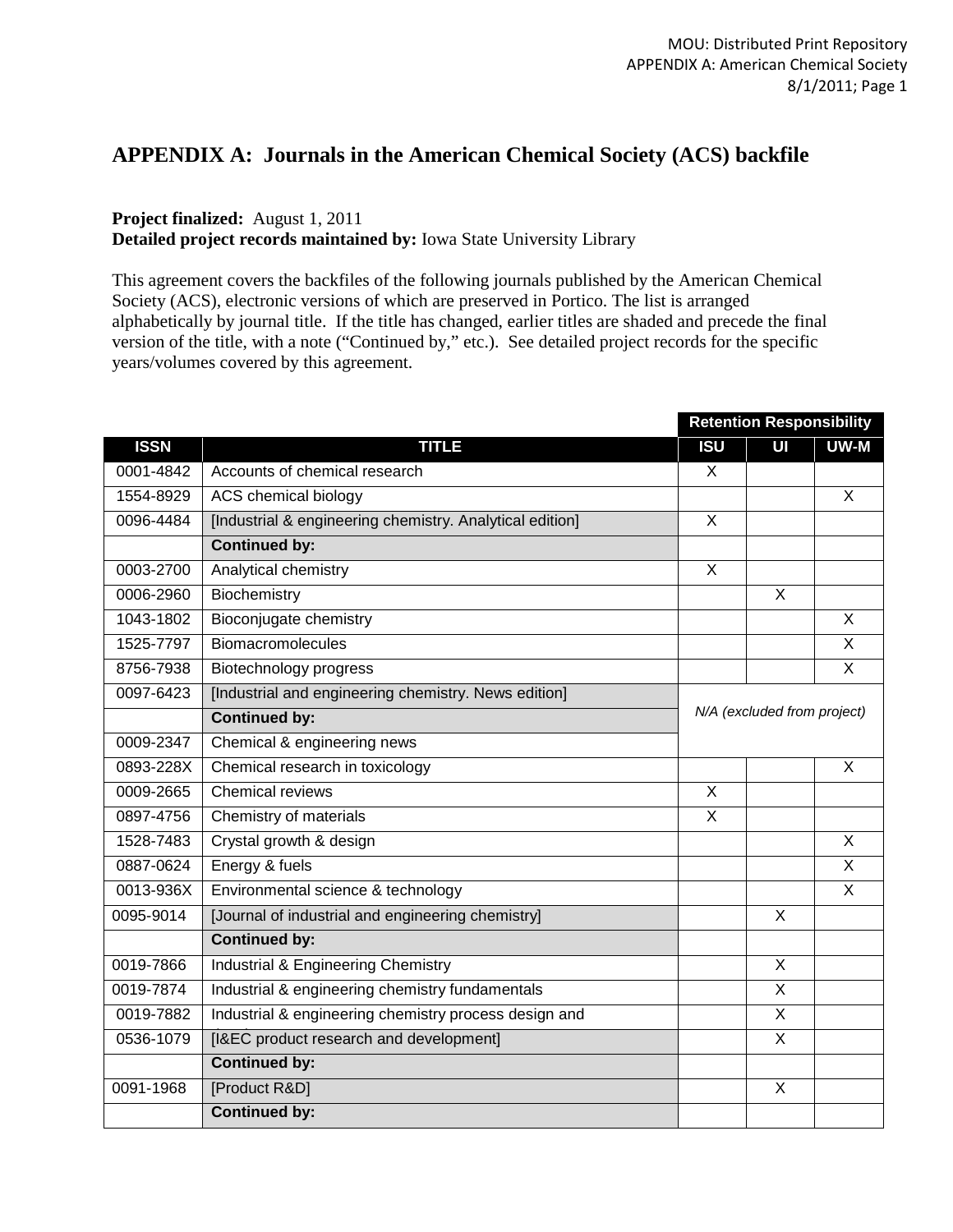|             |                                                         |            | <b>Retention Responsibility</b> |      |  |
|-------------|---------------------------------------------------------|------------|---------------------------------|------|--|
| <b>ISSN</b> | <b>TITLE</b>                                            | <b>ISU</b> | UI                              | UW-M |  |
| 0196-4321   | Industrial & engineering chemistry product research and |            | X                               |      |  |
| 0888-5885   | Industrial & engineering chemistry research             |            | $\mathsf{X}$                    |      |  |
| 0020-1669   | Inorganic chemistry                                     |            | X                               |      |  |
| 0021-8561   | Journal of agricultural and food chemistry              |            |                                 | X    |  |
| 0095-9146   | [Chemical & engineering data series]                    |            |                                 | X    |  |
|             | <b>Continued by:</b>                                    |            |                                 |      |  |
| 0021-9568   | Journal of chemical and engineering data                |            |                                 | X    |  |
| 0021-9584   | Journal of Chemical Education                           |            | X                               |      |  |
| 0021-9576   | [Journal of chemical documentation]                     |            |                                 | X    |  |
|             | <b>Continued by:</b>                                    |            |                                 |      |  |
| 0095-2338   | [Journal of chemical information and computer sciences] |            |                                 | X    |  |
|             | <b>Continued by:</b>                                    |            |                                 |      |  |
| 1549-9596   | Journal of chemical information and modeling            |            |                                 | X    |  |
| 1520-4766   | Journal of combinatorial chemistry                      |            |                                 | X    |  |
| 1549-9618   | Journal of chemical theory and computation              |            |                                 | X    |  |
| 0095-9065   | [Journal of medicinal and pharmaceutical chemistry]     |            | X                               |      |  |
|             | <b>Continued by:</b>                                    |            |                                 |      |  |
| 0022-2623   | Journal of medicinal chemistry                          |            | $\mathsf{X}$                    |      |  |
| 0163-3864   | Journal of natural products                             |            | X                               |      |  |
| 0022-3263   | Journal of organic chemistry                            |            | X                               |      |  |
| 0092-7325   | [Journal of physical chemistry]                         | X          |                                 |      |  |
|             | <b>Continued by:</b>                                    |            |                                 |      |  |
| 0092-7023   | [Journal of physical & colloid chemistry]               | X          |                                 |      |  |
|             | <b>Continued by:</b>                                    |            |                                 |      |  |
| 0022-3654   | [Journal of physical chemistry]                         | X          |                                 |      |  |
|             | <b>Continued by:</b>                                    |            |                                 |      |  |
| 1089-5639   | Journal of physical chemistry A                         | X          |                                 |      |  |
| 1520-6106   | Journal of physical chemistry B                         | X          |                                 |      |  |
| 1932-7447   | Journal of physical chemistry C                         |            | N/A (excluded from project)     |      |  |
| 1535-3893   | Journal of proteome research                            |            |                                 | X    |  |
| 0002-7863   | Journal of the American Chemical Society                | X          |                                 |      |  |
| 0743-7463   | Langmuir                                                |            | $\mathsf{X}$                    |      |  |
| 0024-9297   | Macromolecules                                          |            | X                               |      |  |
| 1543-8384   | Molecular pharmaceutics                                 |            |                                 | X    |  |
| 1530-6984   | Nano letters                                            |            |                                 | X    |  |
| 1523-7060   | Organic letters                                         |            |                                 | X    |  |
| 1083-6160   | Organic process research & development                  |            | X                               |      |  |
| 0276-7333   | Organometallics                                         |            | X                               |      |  |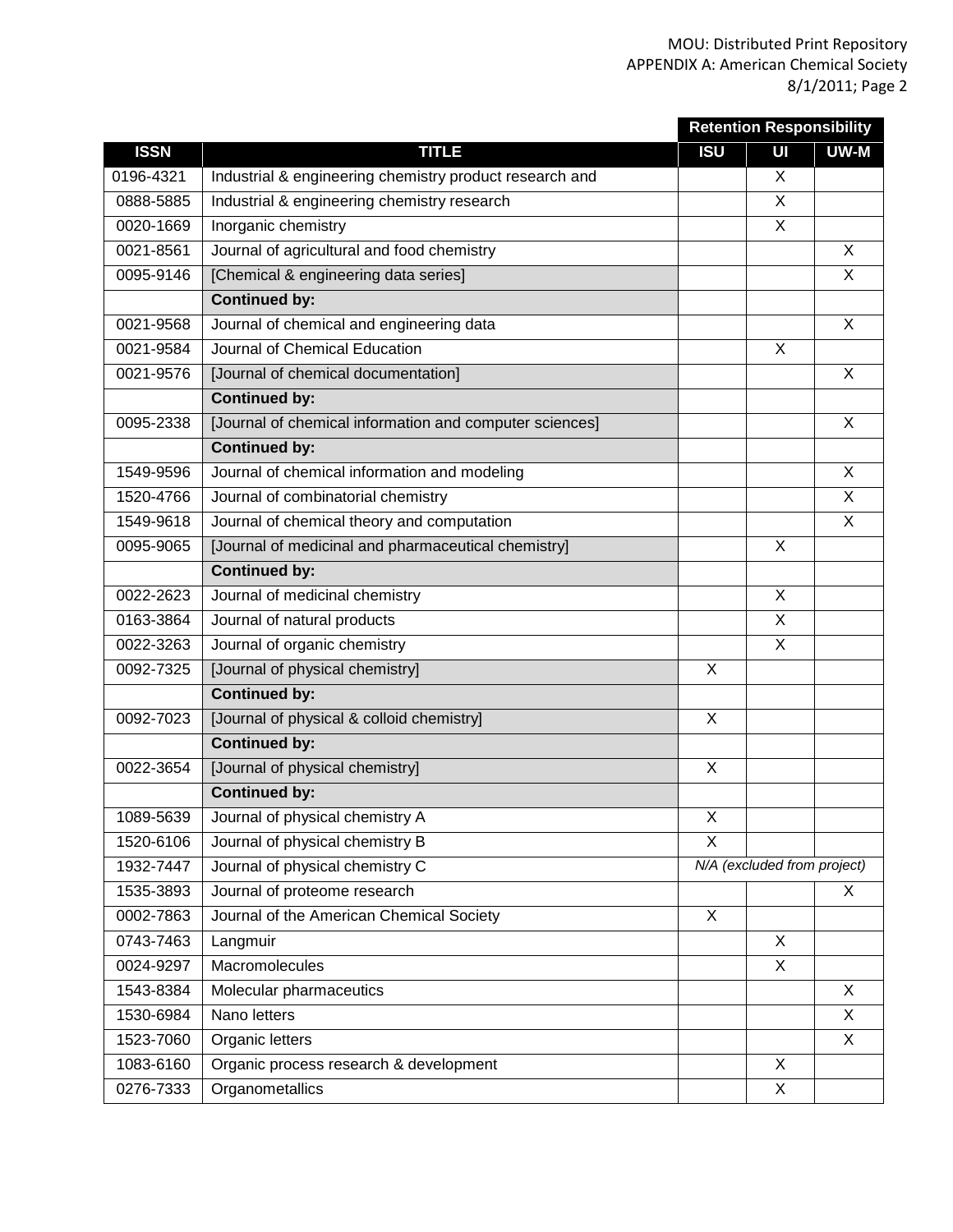# **APPENDIX B: Journals in the Annual Reviews (AR) backfile**

## **Project finalized:** August 1, 2011 **Detailed project records maintained by:** Iowa State University Library

This agreement covers the backfiles of the following journals published by Annual Reviews (AR), electronic versions of which are preserved in Portico. The list is arranged alphabetically by journal title. If the title has changed, earlier titles are shaded and precede the final version of the title, with a note ("Continued by," etc.). See detailed project records for the specific years/volumes covered by this agreement.

|             |                                         | <b>Retention Responsibility</b> |                         |                |  |
|-------------|-----------------------------------------|---------------------------------|-------------------------|----------------|--|
| <b>ISSN</b> | <b>TITLE</b>                            | <b>ISU</b>                      | UI                      | UW-M           |  |
| 0084-6570   | Anthropology                            |                                 |                         | X              |  |
| 0066-4146   | Astronomy and Astrophysics              |                                 | X                       |                |  |
| 0066-4154   | Biochemistry                            |                                 |                         | X              |  |
| 1523-9829   | <b>Biomedical engineering</b>           |                                 | $\overline{\mathsf{x}}$ |                |  |
| 0084-6589   | [Biophysics and bioengineering]         |                                 | $\overline{X}$          |                |  |
|             | <b>Continued by:</b>                    |                                 |                         |                |  |
| 0883-9182   | [Biophysics and biophysical chemistry]  |                                 | X                       |                |  |
|             | <b>Continued by:</b>                    |                                 |                         |                |  |
| 1056-8700   | [Biophysics and Biomolecular Structure] |                                 | X                       |                |  |
|             | <b>Continued by:</b>                    |                                 |                         |                |  |
| 1936-122X   | <b>Biophysics</b>                       | N/A (no print holdings)         |                         |                |  |
| 0743-4634   | [Cell biology]                          |                                 |                         | X.             |  |
|             | <b>Continued by:</b>                    |                                 |                         |                |  |
| 1081-0706   | Cell and Developmental Biology          |                                 |                         | X              |  |
| 8756-7016   | Computer science                        |                                 |                         | $\mathsf{X}$   |  |
| 0084-6597   | <b>Earth and Planetary Sciences</b>     |                                 |                         | X              |  |
| 0066-4162   | [Ecology and systematics]               |                                 |                         | X              |  |
|             | <b>Continued by:</b>                    |                                 |                         |                |  |
| 1543-592X   | Ecology, Evolution, and Systematics     |                                 |                         | $\overline{X}$ |  |
| 0362-1626   | [Energy]                                |                                 |                         | X              |  |
|             | <b>Continued by:</b>                    |                                 |                         |                |  |
| 1056-3466   | [Energy and the environment]            |                                 |                         | X              |  |
|             | <b>Continued by:</b>                    |                                 |                         |                |  |
| 1543-5938   | Environment and resources               |                                 |                         | X              |  |
| 0066-4170   | Entomology                              | X                               |                         |                |  |
| 0066-4189   | <b>Fluid Mechanics</b>                  | X                               |                         |                |  |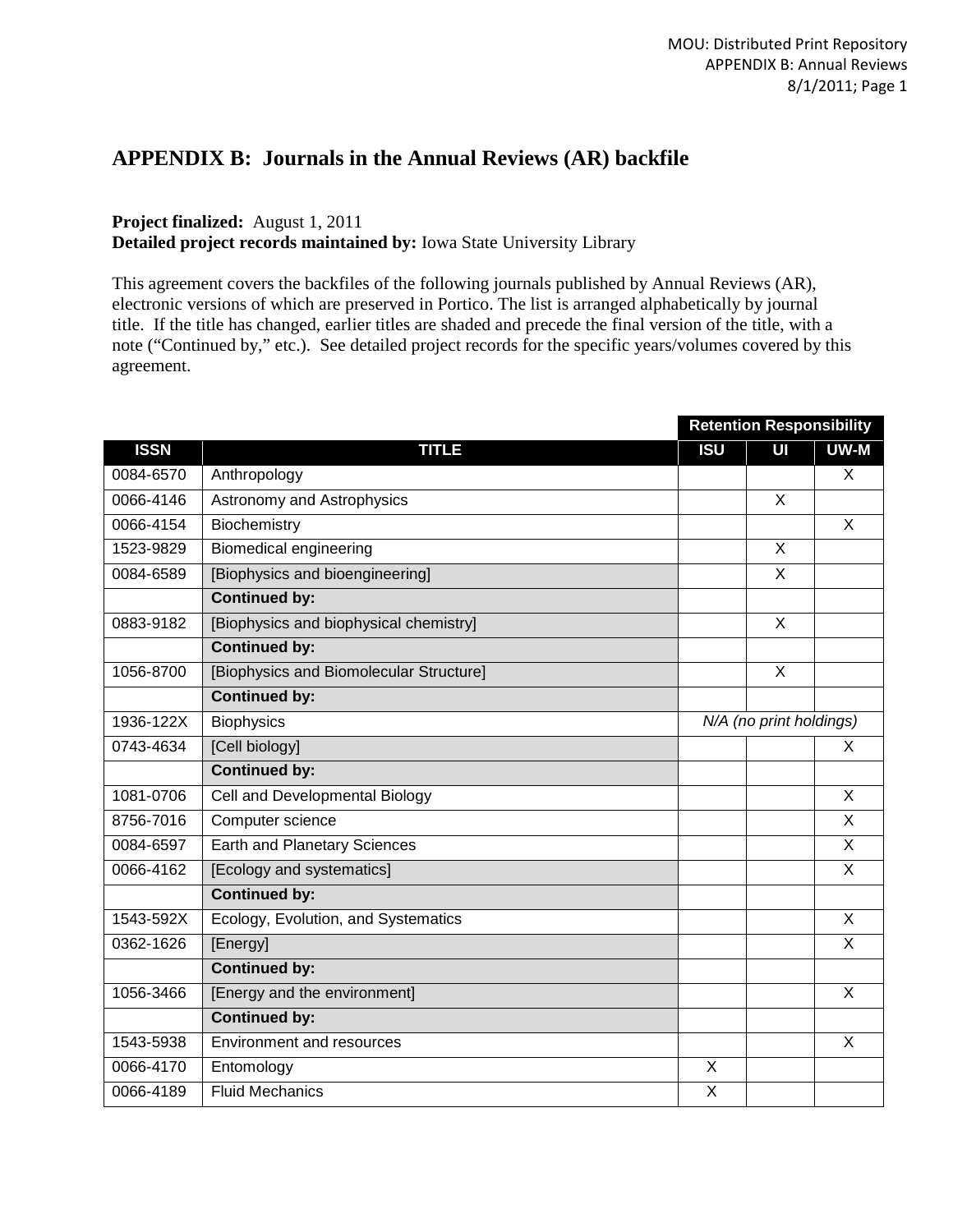|             |                                                |            | <b>Retention Responsibility</b> |                           |
|-------------|------------------------------------------------|------------|---------------------------------|---------------------------|
| <b>ISSN</b> | <b>TITLE</b>                                   | <b>ISU</b> | UI                              | UW-M                      |
| 0066-4197   | Genetics                                       |            |                                 | X                         |
| 1527-8204   | Genomics and human genetics                    |            | $\mathsf{X}$                    |                           |
| 0732-0582   | Immunology                                     |            |                                 | $\overline{X}$            |
| 1550-3585   | Law and social science                         |            |                                 | X                         |
| 0084-6600   | [Materials science]                            | $\times$   |                                 |                           |
|             | <b>Continued by:</b>                           |            |                                 |                           |
| 1531-7331   | Materials research                             | X          |                                 |                           |
| 0066-4219   | Medicine                                       |            |                                 | $\overline{\mathsf{x}}$   |
| 0066-4227   | Microbiology                                   |            |                                 | X                         |
| 0147-006X   | Neuroscience                                   |            |                                 | $\overline{X}$            |
| 0066-4243   | [Nuclear science]                              |            | $\overline{\mathsf{x}}$         |                           |
|             | <b>Continued by:</b>                           |            |                                 |                           |
| 0163-8998   | Nuclear and particle science                   |            | $\sf X$                         |                           |
| 0199-9885   | <b>Nutrition</b>                               | X          |                                 |                           |
| 0066-4251   | [Pharmacology]                                 |            |                                 | $\overline{\mathsf{x}}$   |
|             | <b>Continued by:</b>                           |            |                                 |                           |
| 0362-1642   | Pharmacology and Toxicology                    |            |                                 | $\boldsymbol{\mathsf{X}}$ |
| 0066-426X   | <b>Physical Chemistry</b>                      | $\times$   |                                 |                           |
| 0066-4278   | Physiology                                     |            |                                 | $\overline{\mathsf{x}}$   |
| 0066-4286   | Phytopathology                                 | $\times$   |                                 |                           |
| 0066-4294   | [Plant physiology]                             |            |                                 | $\boldsymbol{\mathsf{X}}$ |
|             | <b>Continued by:</b>                           |            |                                 |                           |
| 1040-2519   | [Plant physiology and plant molecular biology] |            |                                 | $\sf X$                   |
|             | <b>Continued by:</b>                           |            |                                 |                           |
| 1543-5008   | <b>Plant Biology</b>                           |            |                                 | X                         |
| 1094-2939   | <b>Political science</b>                       |            | X                               |                           |
| 0066-4308   | Psychology                                     |            | $\overline{\mathsf{x}}$         |                           |
| 0163-7525   | <b>Public Health</b>                           |            |                                 | X                         |
| 0360-0572   | Sociology                                      |            | $\boldsymbol{\mathsf{X}}$       |                           |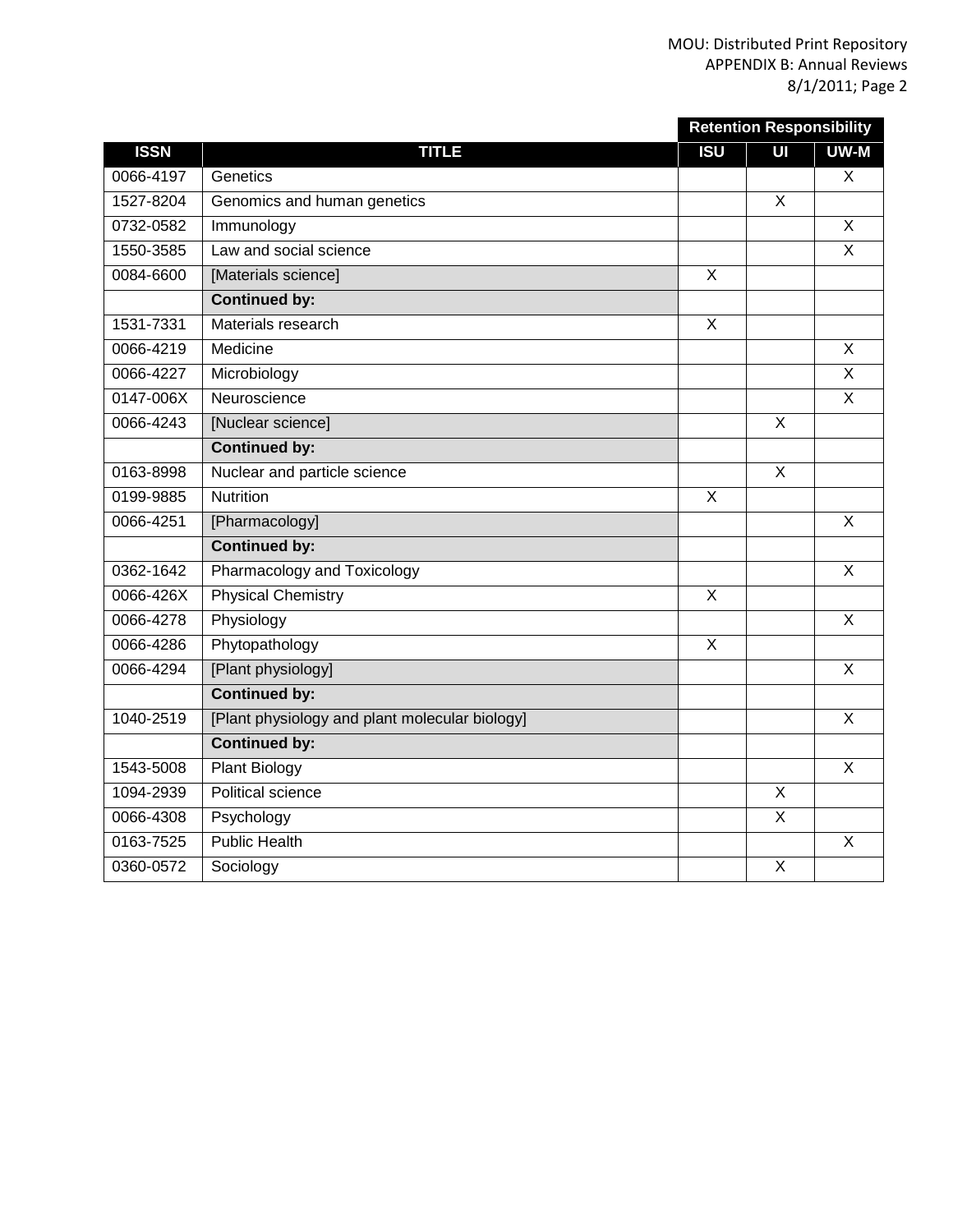# **APPENDIX C: Journals in the Institute of Physics (IOP) backfile**

# **Project finalized:** August 1, 2011

**Detailed project records maintained by:** Iowa State University Library

This agreement covers the backfiles of the following journals published by the Institute of Physics (IOP), electronic versions of which are preserved in Portico. The list is arranged alphabetically by journal title. If the title has changed, earlier titles are shaded and precede the final version of the title, with a note ("Continued by," etc.). See detailed project records for the specific years/volumes covered by this agreement.

|             |                                                                   | <b>Retention Responsibility</b> |                         |                |
|-------------|-------------------------------------------------------------------|---------------------------------|-------------------------|----------------|
| <b>ISSN</b> | <b>TITLE</b>                                                      | <b>ISU</b>                      | UI                      | UW-M           |
| 0004-6256   | Astronomical Journal                                              |                                 | X                       |                |
| 0004-637X   | Astrophysical Journal                                             |                                 | $\mathsf{X}$            |                |
| 0067-0049   | Astrophysical journal. Supplement series                          |                                 | X                       |                |
| 1009-1963   | Chinese physics                                                   |                                 | $\overline{\mathsf{x}}$ |                |
| 0256-307X   | <b>Chinese Physics Letters</b>                                    | X                               |                         |                |
| 0264-9381   | <b>Classical and Quantum Gravity</b>                              | X                               |                         |                |
| 1364-7830   | Combustion theory and modelling                                   |                                 |                         | $\mathsf{X}$   |
| 0253-6102   | <b>Communications in Theoretical Physics</b>                      | X                               |                         |                |
| 0967-1846   | <b>Distributed Systems Engineering</b>                            |                                 |                         | $\mathsf{X}$   |
| 0143-0807   | European Journal of Physics                                       | X                               |                         |                |
| 0295-5075   | Europhysics letters                                               |                                 |                         | $\overline{X}$ |
| 0169-5983   | <b>Fluid Dynamics Research</b>                                    | X                               |                         |                |
| 0266-5611   | <b>Inverse Problems</b>                                           | X                               |                         |                |
| 1064-5632   | Izvestiya. Mathematics                                            | $\times$                        |                         |                |
| 1742-2132   | Journal of geophysics and engineering                             |                                 | X                       |                |
| 0960-1317   | Journal of Micromechanics and Microengineering                    |                                 |                         | X              |
| 1741-2560   | Journal of neural engineering                                     |                                 | X                       |                |
| 0029-4780   | [Nouvelle revue d'optique appliquée]                              |                                 | X                       |                |
|             | <b>Continued by:</b>                                              |                                 |                         |                |
| 0335-7368   | [Nouvelle revue d'optique]                                        |                                 | X                       |                |
|             | <b>Continued by:</b>                                              |                                 |                         |                |
| 0150-536X   | [Journal of Optics]                                               |                                 | X                       |                |
|             | <b>Continued by:</b>                                              |                                 |                         |                |
| 1464-4258   | Journal of optics. A, Pure and applied optics                     |                                 | X                       |                |
| 0954-8998   | [Quantum optics]                                                  |                                 | X                       |                |
|             | <b>Continued by:</b>                                              |                                 |                         |                |
| 0954-8998   | [Journal of the European Optical Society. Part B, Quantum optics] |                                 | X                       |                |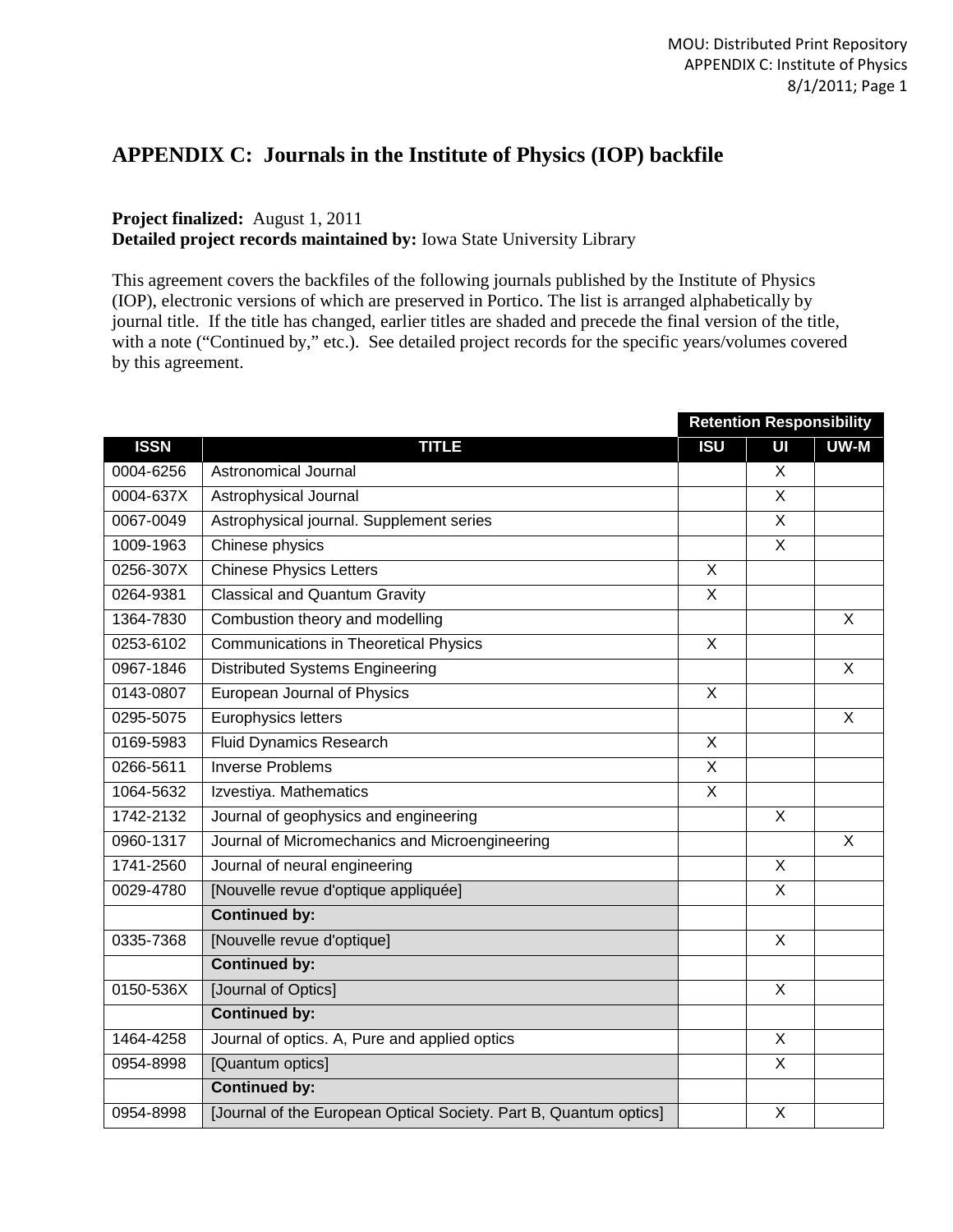|             |                                                                                       | <b>Retention Responsibility</b> |    |      |
|-------------|---------------------------------------------------------------------------------------|---------------------------------|----|------|
| <b>ISSN</b> | <b>TITLE</b>                                                                          | <b>ISU</b>                      | UI | UW-M |
|             | <b>Continued by:</b>                                                                  |                                 |    |      |
| 1355-5111   | Journal of the European Optical Society. Part B, Quantum and<br>semiclassical optics] |                                 | X  |      |
|             | <b>Continued by:</b>                                                                  |                                 |    |      |
| 1464-4266   | Journal of optics. B, Quantum and semiclassical optics                                |                                 | X  |      |
| 0022-3689   | [Journal of physics. A, General physics (Proceedings of the<br>Physical Society)]     | X                               |    |      |
|             | <b>Continued by:</b>                                                                  |                                 |    |      |
| 0301-0015   | [Journal of physics. A, Mathematical, nuclear and general]                            | X                               |    |      |
|             | <b>Continued by:</b>                                                                  |                                 |    |      |
| 0305-4470   | [Journal of physics. A, mathematical and general]                                     | X                               |    |      |
|             | <b>Continued by:</b>                                                                  |                                 |    |      |
|             | Journal of physics. A, mathematical and theoretical                                   | X                               |    |      |
| 0022-3700   | [Journal of physics. B, Atomic and molecular physics]                                 |                                 | X  |      |
|             | <b>Continued by:</b>                                                                  |                                 |    |      |
| 0953-4075   | Journal of physics. B, Atomic, molecular, and optical physics                         |                                 | X  |      |
| 0022-3719   | Journal of physics C. Solid state physics                                             | X                               |    |      |
| 0953-8984   | Journal of physics. Condensed matter                                                  | X                               |    |      |
| 0508-3443   | [British journal of applied physics]                                                  |                                 |    | X    |
|             | <b>Continued by:</b>                                                                  |                                 |    |      |
| 0022-3727   | Journal of physics. D, Applied physics                                                |                                 |    | X    |
| 0305-4608   | Journal of physics. F, Metal physics                                                  | X                               |    |      |
| 0305-4616   | [Journal of physics. G, Nuclear physics]                                              |                                 | X  |      |
|             | <b>Continued by:</b>                                                                  |                                 |    |      |
| 0954-3899   | Journal of physics. G, Nuclear and particle physics                                   |                                 | X  |      |
| 0952-4746   | Journal of Radiological Protection                                                    |                                 | X  |      |
| 0950-7671   | [Journal of Scientific Instruments (1950)]                                            |                                 |    | X    |
|             | <b>Continued by:</b>                                                                  |                                 |    |      |
| 0950-1290   | [Journal of scientific instruments. Journal of physics E]                             |                                 |    | X    |
|             | <b>Continued by:</b>                                                                  |                                 |    |      |
| 0022-3735   | [Journal of physics. E, Scientific instruments]                                       |                                 |    | X    |
|             | <b>Continued by:</b>                                                                  |                                 |    |      |
| 0957-0233   | Measurement science & technology                                                      |                                 |    | X    |
| 0026-1394   | Metrologia                                                                            | X                               |    |      |
| 0965-0393   | Modelling and Simulation in Materials Science and Engineering                         |                                 |    | X    |
| 0957-4484   | Nanotechnology                                                                        |                                 |    | X    |
| 0954-898X   | Network                                                                               |                                 |    | X    |
| 0951-7715   | Nonlinearity                                                                          | X                               |    |      |
| 0029-5515   | Nuclear fusion                                                                        | X                               |    |      |